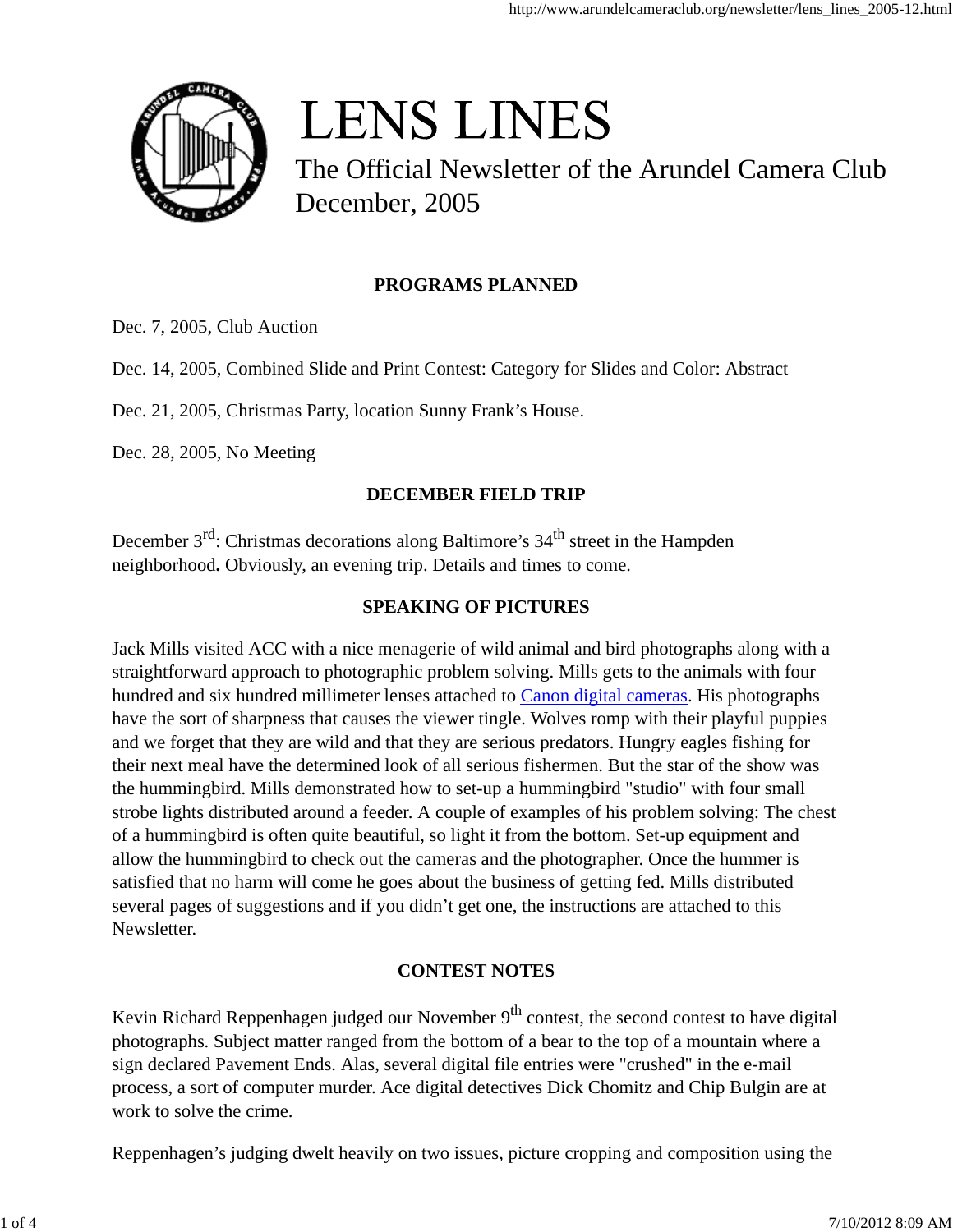rule of three, or breaking the composition into three distinct areas. He suggested using tape to crop slides, a suggestion that has come up before. Some members are reluctant to try this, and understandably so, because of the potential damage to their 35mm slides. Photographer Walker Evans used to cut his negatives to crop them. That's fairly easy when you're using an 8x10 view camera as Evans did. A couple of members said they were reluctant to tape because some judges didn't care for it. But one must keep in mind whether we are taking photographs solely to satisfy a judge or to develop our own eye.

## **And the Winners Are:**

Novice Slides November 9, 2005 1st Place Dick Chomitz "The Basics" 2nd Place Tim Champney "Jenny Lake" 3rd Place Jean Friday "Hello" 4th Place Tim Champney "Seattle Canal" Unlimited Slides November 9, 2005 1st Place Howard Penn "Silky Falls" 2nd Place Ted Golczewski "Beauty" 3rd Place Howard Penn "Life Guard" 4th Place Chuck Gallegos "Inching Along" HM Sunny Frank "S Curve" HM Chuck Gallegos "The Drop Out" HM Chuck Gallegos "Ripening Wineberries" Digital Combined Modified and Unmodified November 9, 2005

1st Place Sunny Frank "Lady Hummer" 2nd Place Dick Chomitz "Eagles Have Landed" 3rd Place Leigh Penfield "World War II Memorial" 4th Place Donna Neal "Backlit Bear" HM Chuck Gallegos "Forgotten Farm" HM Chip Bulgin "Obsession" HM Chuck Gallegos "Wineberries in the Mist"

# **And the winners from November 30th Print Contest are:**

Novice Color Prints November 30, 2005 1st Place Cathleen Steele "Sunset Through an Attic" 2nd Place Gene Crooks "Fugisan and Lake Hakone" 3rd Place Chris Hobaugh "Scenic Walk" 4th Place Betty Harris "Yellow Lily and Reflection" HM Angel Kidwell "Thirst Quenching" HM Angel Kidwell "Over Yonder" HM Gene Crooks "Water Ballet" HM Chris Hobaugh "What's Around the Corner" HM Rogard Ross "Yosemite Daybreak"

Unlimited Color Prints November 30, 2005 1st Place Ernest Swanson "Tropical Perspective" 2nd Place Ernest Swanson "Heat of the Machine" 3rd Place Howard Penn "Top of the Aviary" 4th Place Chuck Gallegos "Duluth Anchor and Light" HM Dolphy Glendinning "Great Falls" HM Ernest Swanson "Water Wheel"

Novice Monochrome Prints November 30, 2005 1st Place Gene Crooks "Hands" 2nd Place Gene Crooks "Everybody Look" 3rd Place Cathleen Steele "Old Courtyard Reflections" 4th Place Cathleen Steele "Hanging Out to Dry"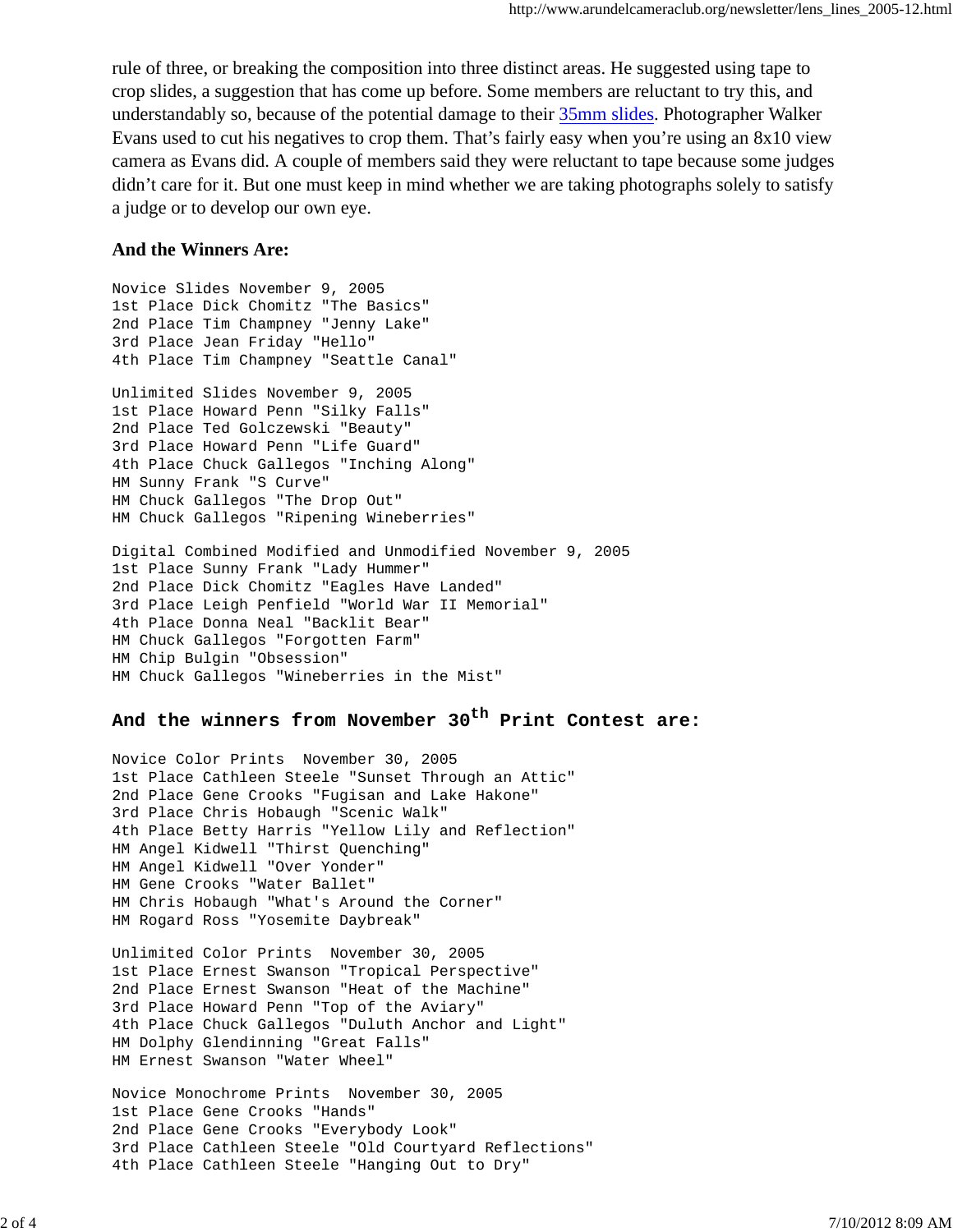HM Gene Crooks "The Feminine Guitar" HM Donna Neal "Seed Pod" Unlimited Monochrome Prints November 30, 2005 1st Place Ernest Swanson "Sand Shadows" 2nd Place Chuck Gallegos "Bow Lines" 3rd Place Chuck Gallegos "Woodend Light, Provincetown" 4th Place Chuck Gallegos "Flag Pond 's Toad" HM Chuck Gallegos "Laundry Day"

## **Auction**

The Arundel Camera Club will hold its annual auction on December 7. This is a chance to clean out equipment that you no longer use and to allow another member who would use it to purchase it. Remember that this is a fund raiser for the club. When the item is sold, the seller receives half the price and the club keeps the rest. The auction is often a chance to pick up equipment at a very reasonable price. What is available is limited by what members bring in to sell and varies greatly from year to year.

## **Combined Competition**

The December 14 meeting will be a combined slide and print competition. The category for both slides and color prints is Abstract. Monochrome prints may be of any subject matter. For a definition of Abstract, check out the club website, arundelcameraclub.org and click on Contest Categories and Themes for 2004-2005 in the lower right corner of the page.

## **Annual Christmas Party**

The Christmas party will be held on December 21. The party will start at 7:30 PM. Sunny Frank has graciously volunteered to host the party. Non-alcoholic drinks will be paid for by the club. Members may bring spouses or significant others to the party. Each couple or individual is encouraged to bring a desert or salad to share with the group. If you wish to have alcoholic beverages, please bring your own. At the party, we will have the annual gift grab. Anybody who wishes to join in the fun should bring a gift, in the 10 to 20 dollar range. They are placed in a pile and the players draw numbers. The person with number 1 picks a package and opens it to show to the group. Person 2 can either steal the package or open a new one. Person 1 can then open a new gift. Later, when your gift is stolen, you may steal another gift. You can't steal back the one that was just stolen from you. When a gift is stolen for the second time, it cannot be stolen again and the third owner gets to keep it.

Hummingbird Photography How To BY Jack Mills

NOTE from our WEB MASTER The Arundel Camera Club website URL is now http://arundelcameraclub.org/

Camera Club Member's image galleries are at Arundel Camera Club Galleries on PBase and are linked from the club website.

**Arundel Camera Club** meets every Wednesday evening when school is in session. We meet at 7:30 and usually end around 9:00 p.m. at Severna Park High School, 60 Robinson Road, Severna Park in room G144. Meetings are open to the public, but only dues paying members